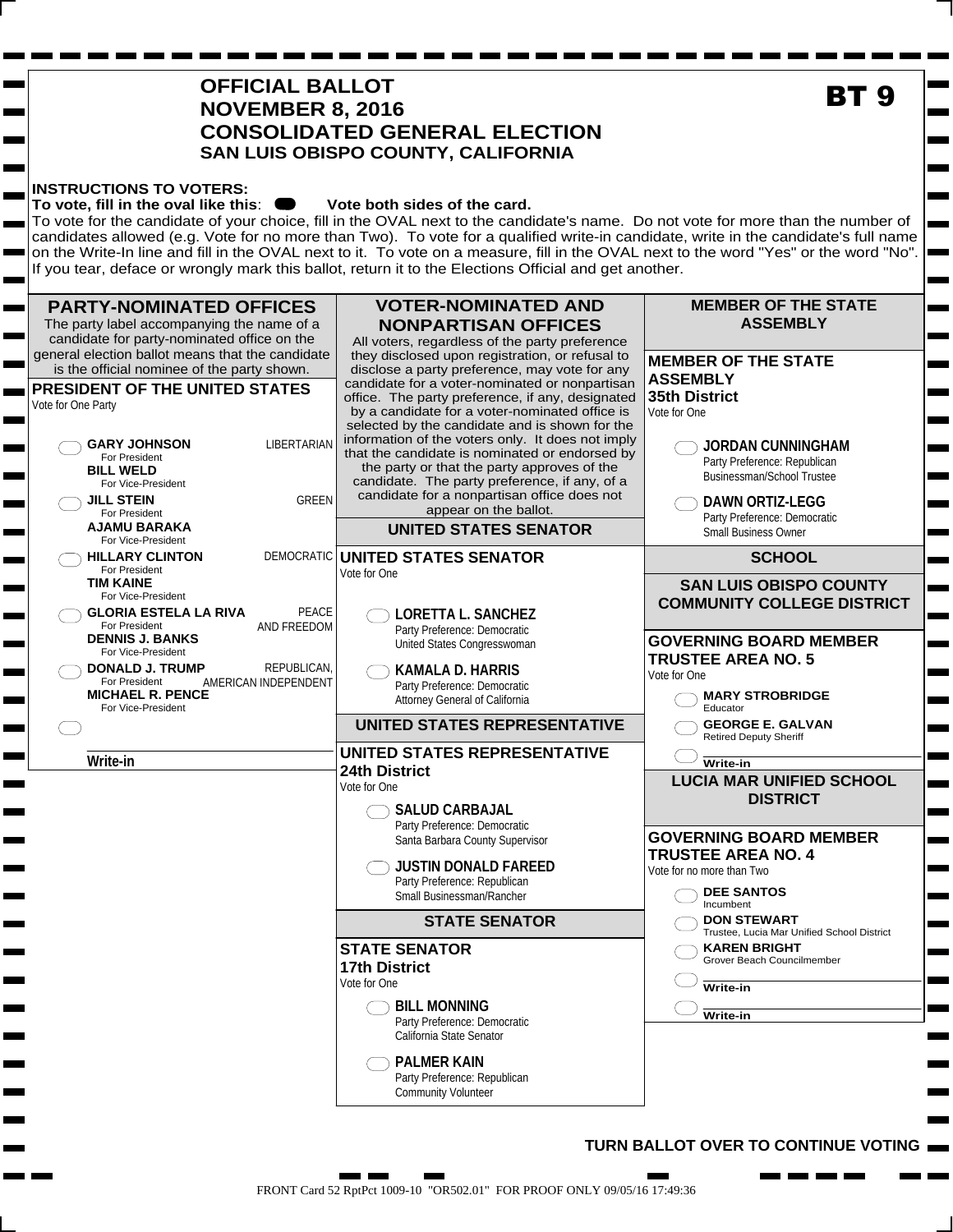| <b>DISTRICT</b>                                                                                                               | <b>PROPOSITION 54</b>                                                                                                    |
|-------------------------------------------------------------------------------------------------------------------------------|--------------------------------------------------------------------------------------------------------------------------|
| PORT SAN LUIS HARBOR DISTRICT                                                                                                 | LEGISLATURE. LEGISLATION AND PROCEEDINGS.<br>INITIATIVE CONSTITUTIONAL AMENDMENT AND                                     |
|                                                                                                                               | STATUTE. Prohibits Legislature from passing any bill                                                                     |
| <b>COMMISSIONER</b><br>Vote for no more than Three                                                                            | unless published on Internet for 72 hours before vote.<br>Requires Legislature to record its proceedings and post on     |
|                                                                                                                               | Internet. Authorizes use of recordings. Fiscal Impact:                                                                   |
| <b>BOB VESSELY</b>                                                                                                            | One-time costs of \$1 million to \$2 million and ongoing                                                                 |
| Civil Engineer                                                                                                                | costs of about \$1 million annually to record legislative<br>meetings and make videos of those meetings available on     |
| <b>RICHARD R. SCANGARELLO</b><br>Commercial Fisherman                                                                         | the Internet.                                                                                                            |
| <b>BILL BARROW</b>                                                                                                            | <b>YES</b>                                                                                                               |
| Commercial Fisherman/Commissioner<br><b>JIM BLECHA</b>                                                                        | NO.                                                                                                                      |
| Harbor Commissioner/Biologist                                                                                                 |                                                                                                                          |
| Write-in                                                                                                                      | <b>PROPOSITION 55</b>                                                                                                    |
|                                                                                                                               | TAX EXTENSION TO FUND EDUCATION AND<br><b>HEALTHCARE. INITIATIVE CONSTITUTIONAL</b>                                      |
| Write-in                                                                                                                      | <b>AMENDMENT.</b> Extends by twelve years the temporary                                                                  |
| Write-in                                                                                                                      | personal income tax increases enacted in 2012 on                                                                         |
| <b>MEASURES SUBMITTED TO THE</b>                                                                                              | earnings over \$250,000, with revenues allocated to K-12<br>schools, California Community Colleges, and, in certain      |
| <b>VOTERS</b>                                                                                                                 | years, healthcare. Fiscal Impact: Increased state                                                                        |
|                                                                                                                               | revenues - \$4 billion to \$9 billion annually from 2019-2030 -                                                          |
| <b>STATE</b>                                                                                                                  | depending on economy and stock market. Increased<br>funding for schools, community colleges, health care for             |
| <b>PROPOSITION 51</b><br>SCHOOL BONDS. FUNDING FOR K-12 SCHOOL AND                                                            | low-income people, budget reserves, and debt payments.                                                                   |
| <b>COMMUNITY COLLEGE FACILITIES. INITIATIVE</b>                                                                               | <b>YES</b>                                                                                                               |
| STATUTE. Authorizes \$9 billion in general obligation                                                                         |                                                                                                                          |
| bonds for new construction and modernization of K-12<br>public school facilities; charter schools and vocational              | NO                                                                                                                       |
| education facilities; and California Community Colleges                                                                       | <b>PROPOSITION 56</b>                                                                                                    |
| facilities. Fiscal Impact: State costs of about \$17.6 billion                                                                | CIGARETTE TAX TO FUND HEALTHCARE, TOBACCO<br>USE PREVENTION, RESEARCH, AND LAW                                           |
| to pay off both the principal (\$9 billion) and interest (\$8.6<br>billion) on the bonds. Payments of about \$500 million per | ENFORCEMENT. INITIATIVE CONSTITUTIONAL                                                                                   |
| year for 35 years.                                                                                                            | AMENDMENT AND STATUTE. Increases cigarette tax by                                                                        |
| <b>YES</b>                                                                                                                    | \$2.00 per pack, with equivalent increase on other tobacco                                                               |
| N <sub>O</sub>                                                                                                                | products and electronic cigarettes containing nicotine.<br>Fiscal Impact: Additional net state revenue of \$1 billion to |
|                                                                                                                               | \$1.4 billion in 2017-18, with potentially lower revenues in                                                             |
| PROPOSITION 52<br>MEDI-CAL HOSPITAL FEE PROGRAM. INITIATIVE                                                                   | future years. Revenues would be used primarily to                                                                        |
| CONSTITUTIONAL AMENDMENT AND STATUTE.                                                                                         | augment spending on health care for low-income<br>Californians.                                                          |
| Extends indefinitely an existing statute that imposes fees                                                                    | YES                                                                                                                      |
| on hospitals to fund Medi-Cal health care services, care for<br>uninsured patients, and children's health coverage. Fiscal    |                                                                                                                          |
| Impact: Uncertain fiscal effect, ranging from relatively little                                                               | <b>NO</b>                                                                                                                |
| impact to annual state General Fund savings of around \$1                                                                     | PROPOSITION 57                                                                                                           |
| billion and increased funding for public hospitals in the low                                                                 | CRIMINAL SENTENCES. PAROLE. JUVENILE<br><b>CRIMINAL PROCEEDINGS AND SENTENCING.</b>                                      |
| hundreds of millions of dollars annually.                                                                                     | INITIATIVE CONSTITUTIONAL AMENDMENT AND                                                                                  |
| YES                                                                                                                           | STATUTE. Allows parole consideration for nonviolent<br>felons. Authorizes sentence credits for rehabilitation, good      |
| <b>NO</b>                                                                                                                     | behavior, and education. Provides juvenile court judge                                                                   |
| <b>PROPOSITION 53</b>                                                                                                         | decides whether juvenile will be prosecuted as adult.                                                                    |
| REVENUE BONDS. STATEWIDE VOTER APPROVAL.                                                                                      | Fiscal Impact: Net state savings likely in the tens of<br>millions of dollars annually, depending on implementation.     |
| <b>INITIATIVE CONSTITUTIONAL AMENDMENT. Requires</b>                                                                          | Net county costs of likely a few million dollars annually.                                                               |
| statewide voter approval before any revenue bonds can be<br>issued or sold by the state for certain projects if the bond      | <b>YES</b>                                                                                                               |
| amount exceeds \$2 billion. Fiscal Impact: State and local                                                                    | <b>NO</b>                                                                                                                |
| fiscal effects are unknown and would depend on which                                                                          |                                                                                                                          |
| projects are affected by the measure and what actions                                                                         |                                                                                                                          |
| government agencies and voters take in response to the<br>measure's voting requirement.                                       |                                                                                                                          |
| <b>YES</b>                                                                                                                    |                                                                                                                          |
|                                                                                                                               |                                                                                                                          |

 $\bigcap$  NO

**PROPOSITION 58**

**ENGLISH PROFICIENCY. MULTILINGUAL EDUCATION. INITIATIVE STATUTE.** Preserves requirement that public schools ensure students obtain English language proficiency. Requires school districts to solicit parent/community input in developing language acquisition programs. Requires instruction to ensure English acquisition as rapidly and effectively as possible. Authorizes school districts to establish dual-language immersion programs for both native and non-native English speakers. Fiscal Impact: No notable fiscal effect on school districts or state government.



**PROPOSITION 59 CORPORATIONS. POLITICAL SPENDING. FEDERAL CONSTITUTIONAL PROTECTIONS. LEGISLATIVE ADVISORY QUESTION.** Asks whether California's elected officials should use their authority to propose and ratify an amendment to the federal Constitution overturning the United States Supreme Court decision in *Citizens United v. Federal Election Commission. Citizens United* ruled that laws placing certain limits on political spending by corporations and unions are unconstitutional. Fiscal Impact: No direct fiscal effect on state or local governments.

Shall California's elected officials use all of their constitutional authority, including, but not limited to, proposing and ratifying one or more amendments to the United States Constitution, to overturn Citizens United v. Federal Election Commission (2010) 558 U.S. 310, and other applicable judicial precedents, to allow the full regulation or limitation of campaign contributions and spending, to ensure that all citizens, regardless of wealth, may express their views to one another, and to make clear that corporations should not have the same constitutional rights as human beings?



# **PROPOSITION 60**

**ADULT FILMS. CONDOMS. HEALTH REQUIREMENTS. INITIATIVE STATUTE.** Requires adult film performers to use condoms during filming of sexual intercourse. Requires producers to pay for performer vaccinations, testing, and medical examinations. Requires producers to post condom requirement at film sites. Fiscal Impact: Likely reduction of state and local tax revenues of several million dollars annually. Increased state spending that could exceed \$1 million annually on regulation, partially offset by new fees.

m.

 $\bigcap$  YES  $\bigcirc$  NO

## **TURN BALLOT OVER TO CONTINUE VOTING**